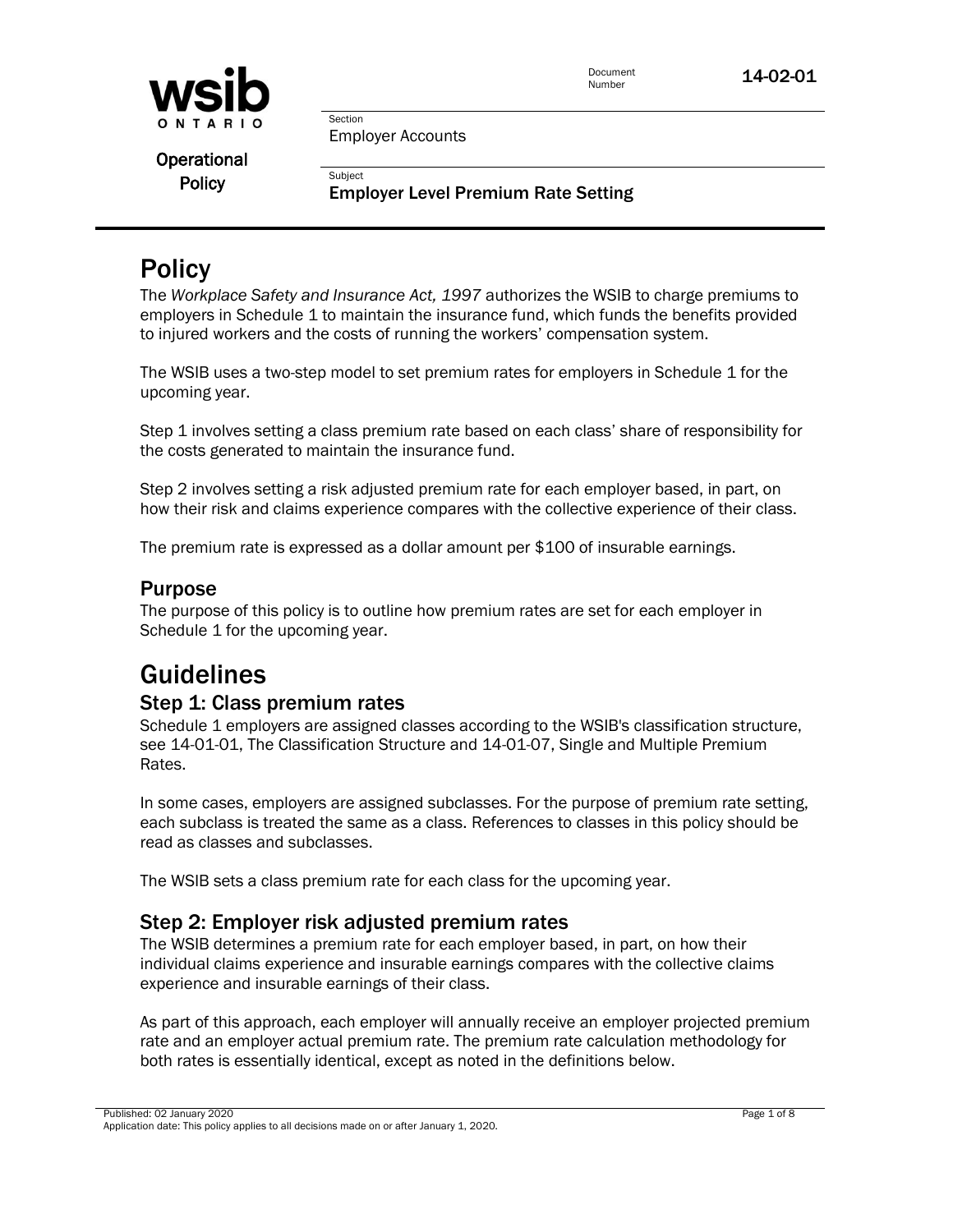

Employer Accounts

Section

Subject

**Operational Policy** 

## Employer Level Premium Rate Setting

**Employer projected premium rate:** A premium rate that represents how much an employer should pay to fund their share of costs, as well as the collective costs of their class.

An employer will not necessarily pay their employer projected premium rate for the upcoming year. However, it provides them with an indication of the premium rate they are heading towards in subsequent years if their claims experience, insurable earnings and class experience remains relatively the same.

**Employer actual premium rate:** A premium rate that represents how much an employer will pay after taking into consideration: risk band limitations, previous year(s) premium rates, as well as the collective costs of their class. This is the premium rate that an employer will pay for the upcoming year.

Further details about certain premium rate setting components included in this policy can be found in the Premium Rate Setting Administrative Practice Document.

#### Review period

The premium rate calculation methodology considers all of an employer's insurable earnings, claim count and the associated claim costs over the six year period before the year premium rates are set. The six year period is termed the review period and the year premium rates are set is termed the premium rate setting year.

The claim count refers to allowed claims with an accident date within the review period. The claim costs refer to the actual costs that are paid in respect of claims with an accident date falling within the review period.

#### Actuarial predictability

The WSIB determines actuarial predictability (hereafter predictability) for each employer, which is a measure of the degree to which their past experience can be relied upon to predict future outcomes. An employer's predictability determines the extent to which their premium rate is affected by their individual experience. To determine an employer's predictability, their insurable earnings and claim count over the review period are considered and a predictability value is calculated for them.

The predictability value is used to assign employers to a grouping on the predictability scale illustrated below. Each grouping contains a range of predictability values and identifies the percentage of individual experience that will be considered.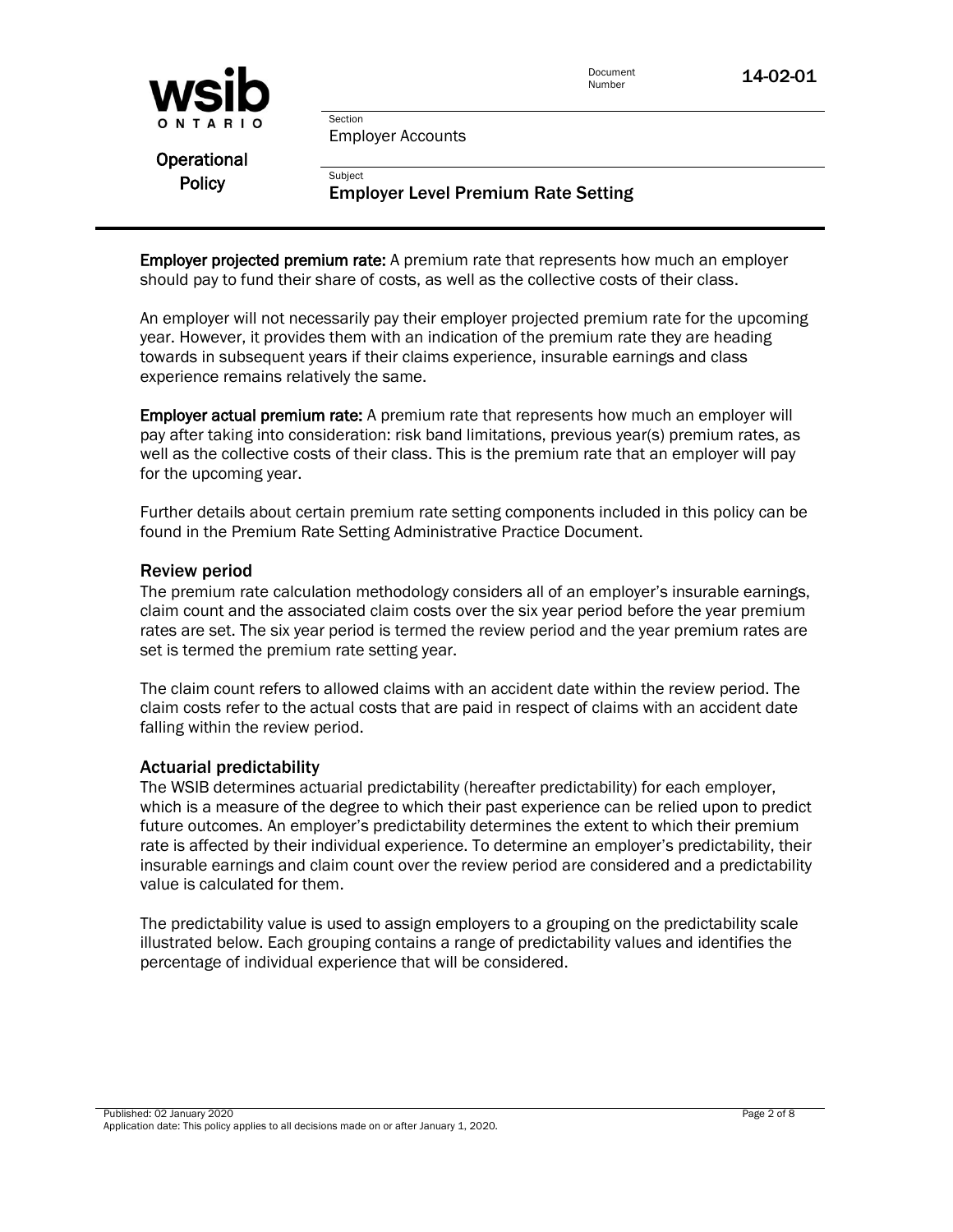

Employer Accounts

Section

Subject

**Operational Policy** 

## Employer Level Premium Rate Setting

| Predictability                                           | $\leq$ = 2.5% | $>2.5\%$ | $>5\%$ . | $>10\%$ ,                       | $>20\%$ ,   | $>30\%$ ,   | $>40\%$ .   | $>50\%$ .   | $>60\%$ .    | >70%. | $>80\%$ , | $>90\%$ |
|----------------------------------------------------------|---------------|----------|----------|---------------------------------|-------------|-------------|-------------|-------------|--------------|-------|-----------|---------|
| Value Range                                              |               |          |          | $\le$ =5% $\le$ =10% $\le$ =20% | $\leq$ =30% | $\leq$ =40% | $\leq$ =50% | $\leq$ =60% | $\leq$ = 70% | <=80% | <=90%     |         |
| Predictability                                           | 2.5%          | 5%       | 10%      | 20%                             | 30%         | 40%         | 50%         | 60%         | 70%          | 80%   | 90%       | 100%    |
| Grouping                                                 |               |          |          |                                 |             |             |             |             |              |       |           |         |
| Percentage of Individual and Class Experience Considered |               |          |          |                                 |             |             |             |             |              |       |           |         |
| Individual                                               | 2.5%          | 5%       | 10%      | 20%                             | 30%         | 40%         | 50%         | 60%         | 70%          | 80%   | 90%       | 100%    |
| Experience                                               |               |          |          |                                 |             |             |             |             |              |       |           |         |
| <b>Class</b>                                             | 97.5%         | 95%      | 90%      | 80%                             | 70%         | 60%         | 50%         | 40%         | 30%          | 20%   | 10%       | 0%      |
| Experience                                               |               |          |          |                                 |             |             |             |             |              |       |           |         |

#### Risk profile

The WSIB determines an adjusted risk profile for each employer. It is calculated using two components, employer risk profile and class risk profile.

- 1) The employer risk profile incorporates the employer's claim costs and insurable earnings over the review period and greater weight is placed on the three most recent years.
- 2) The class risk profile incorporates the weighted claim costs and insurable earnings of employers in the class.

The employer risk profile and class risk profile are weighted based on the employer's predictability grouping to produce their adjusted risk profile.

The employer's adjusted risk profile is compared with the class risk profile to produce the employer projected premium rate.

#### Risk bands

Within each class, a series of hierarchical divisions are established (termed risk bands) that represent different levels of risk in relation to the class risk profile. A premium rate is assigned to each risk band at approximately five percent increments in premium rate.

#### Risk band movement

Generally, employers move a maximum of three risk bands each year from their prior year risk band towards their projected risk band, which contains their employer projected premium rate. As a result, employers may not reach their projected risk band in a given year.

The prior year risk band is the risk band that contains the premium rate closest in value to the actual premium rate the employer was last assigned.

The risk band that an employer moves to is their actual risk band, which contains their employer actual premium rate.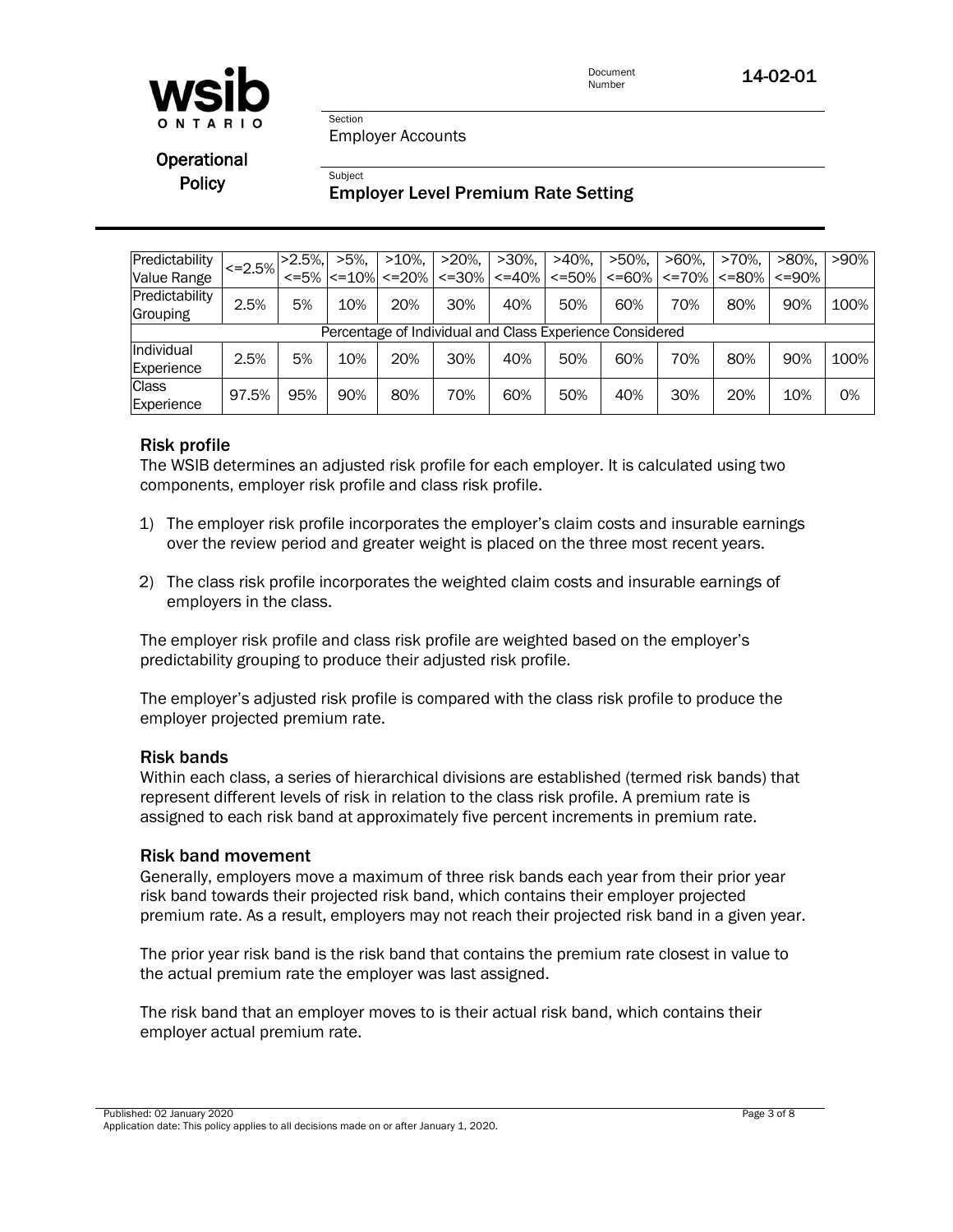

Employer Accounts

Section

Subject

**Operational Policy** 

## Employer Level Premium Rate Setting

In the first year of the rate framework, an initial prior year risk band is determined for certain employers.

## Risk band limits

Employers are assigned a risk band limit based on their predictability grouping that generally limits how much their premium rate may move above the class premium rate, which is assigned to the class risk band.

Employers assigned a predictability grouping of:

- 2.5% will not move more than six risk bands above the class risk band,
- 5% will not move more than nine risk bands above the class risk band,
- 10% will not move more than 14 risk bands above the class risk band, and
- 20% to 100% will not move more than 23 risk bands above the class risk band.

# Additional considerations

#### Minimum premium rate

On an annual basis, the WSIB determines the minimum premium rate that employers will be charged. This is to ensure all employers pay a minimum share of the costs necessary to maintain the insurance fund.

#### Claims excluded from the risk adjusted premium rate calculation

When calculating an employer's risk adjusted premium rate, the following claims are excluded from their claims experience:

- Claims with a date of accident before the oldest year in the review period.
- Claims arising from the following long-latency conditions and diseases:
	- Acquired Immune Deficiency Syndrome (AIDS)
	- carcinoma
	- chest diseases due to aluminum and cadmium exposure
	- chronic noise exposure
	- chronic obstructive lung disease
	- pneumoconiosis due to asbestos, silica, talc, hard metal (cobalt) and other mineral dust
	- scleroderma

## Per claim cost limit

A per claim cost limit is assigned to each employer based on their predictability grouping.

The per claim cost limit is applied to each claim in the review period and is re-determined each year based on the employer's predictability grouping.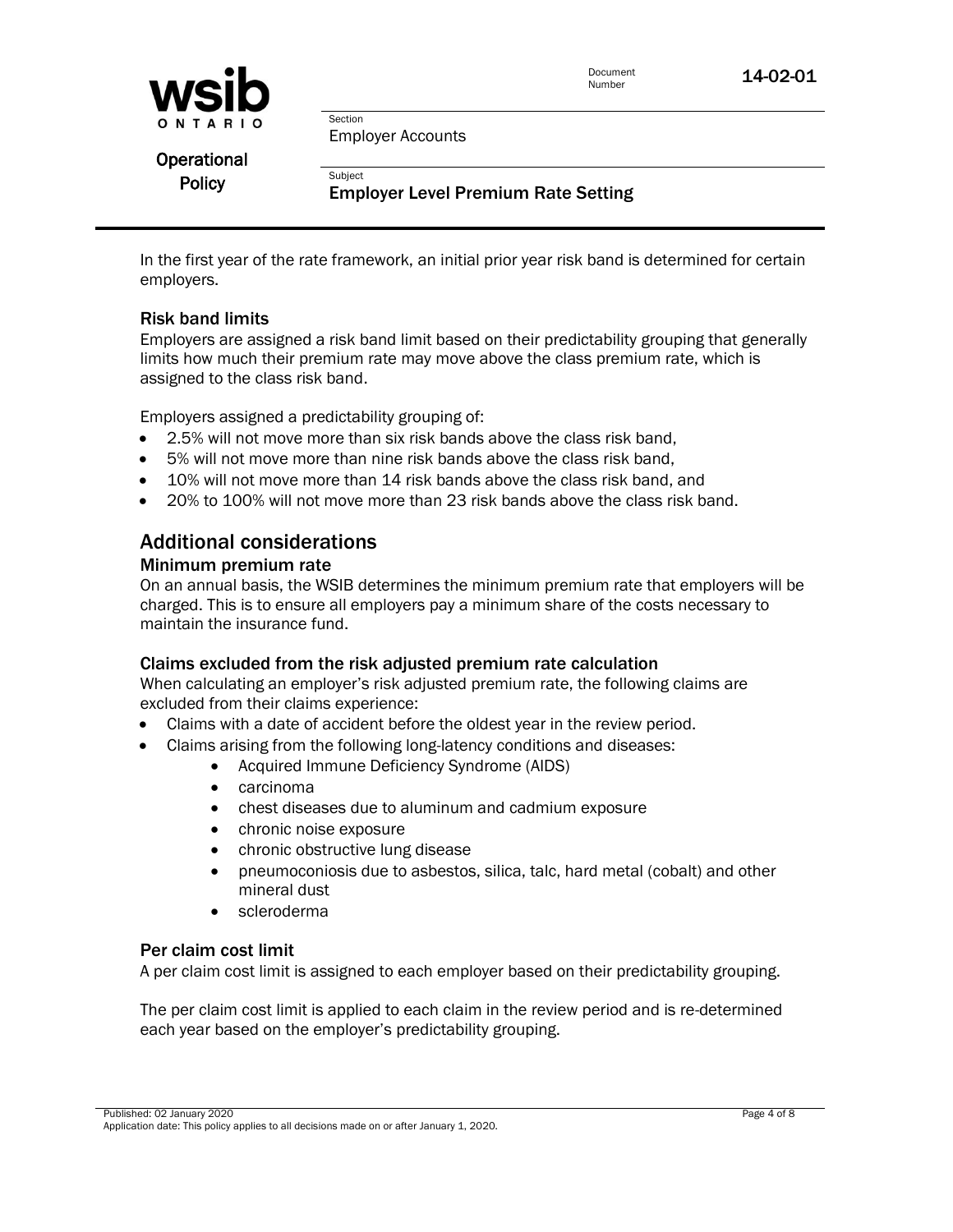

Employer Accounts

Section

Subject

**Operational Policy** 

## Employer Level Premium Rate Setting

The costs of a claim may be apportioned between employers, see 14-05-01, Transfer of Costs. In such cases, the per claim cost limit applies for each employer.

| Predictability<br>Grouping | 2.5%                                                        | 5%                                                         | 10% & 20%                                                   | 30% & 40%                                                   | 50% & 60%                                                   | 70% & 80%                                                   | 90% & 100%                                                  |
|----------------------------|-------------------------------------------------------------|------------------------------------------------------------|-------------------------------------------------------------|-------------------------------------------------------------|-------------------------------------------------------------|-------------------------------------------------------------|-------------------------------------------------------------|
| Per Claim<br>Cost Limit    | 0.25X<br>maximum<br>insurable<br>earnings of<br>injury year | 0.5X<br>maximum<br>insurable<br>earnings of<br>injury year | 1.0 X<br>maximum<br>insurable<br>earnings of<br>injury year | 2.0 X<br>maximum<br>insurable<br>earnings of<br>injury year | 4.0 X<br>maximum<br>insurable<br>earnings of<br>injury year | 5.0 X<br>maximum<br>insurable<br>earnings of<br>injury year | 7.0 X<br>maximum<br>insurable<br>earnings of<br>injury year |

#### Traumatic fatalities

In the year of a work-related traumatic fatality claim, a fixed claim cost equivalent to the average cost of traumatic fatalities across Schedule 1 (based on a six year rolling average) is added to the employer's experience record. The fixed claim cost replaces the actual costs of the claim and is subject to the employer's claim cost limit.

A work-related traumatic fatality claim is an allowed claim for a worker who died of a workrelated traumatic incident.

#### Cost relief

All approved cost relief is taken into consideration, see 14-05-03, Second Injury and Enhancement Fund (SIEF), 14-05-01, Transfer of Costs, 14-05-02, Removal of Costs, and 15-01-06 Third Party Motor Vehicle Accident Claim Costs.

#### Mechanism for greater employer accountability

The WSIB will identify employers with poor experience relative to their class and engage with them to support health and safety and return to work efforts. If they do not demonstrate improvement, the WSIB may hold them more accountable for their experience by adjusting their risk band movement limit and/or risk band limit based on the steps below.

For the purpose of this mechanism, an employer has poor experience relative to their class if:

- their projected risk band is greater than their risk band limit identified in the Risk band limits section above, or
- they exhibit a difference between their projected risk band and their actual risk band that is greater than 20 risk bands, regardless of their predictability grouping.

Year 1-2 - Health and safety engagement: The WSIB engages with the employer and provides them with resources and other supports that may be required.

Year 3 – Risk band adjustments: Following the health and safety engagement, if the employer does not demonstrate improvement, their risk band movement limit and/or risk band limit may be adjusted, which would result in greater premium rate increases.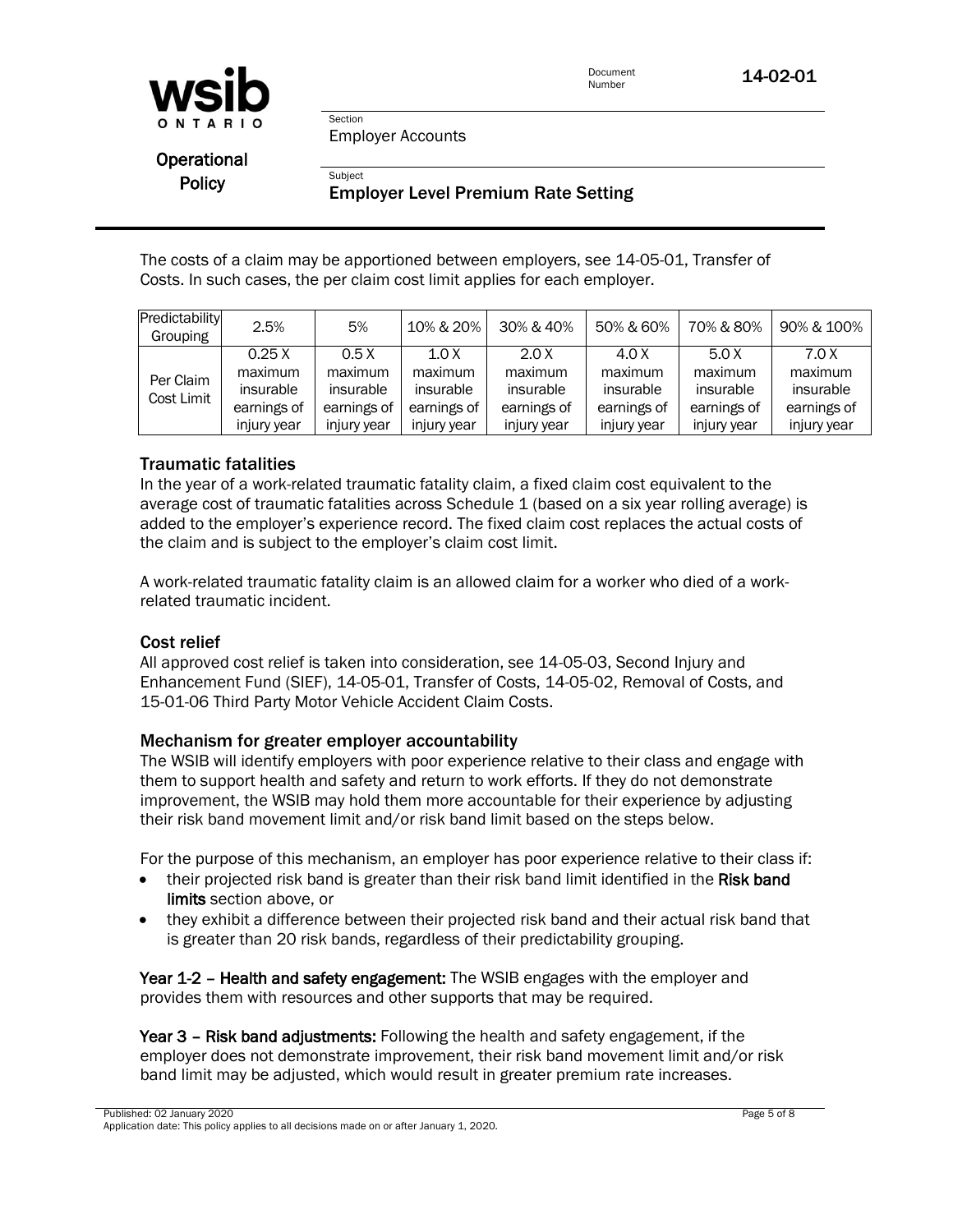

Employer Accounts

Section

Subject

**Operational Policy** 

## Employer Level Premium Rate Setting

If Year 1-2 health and safety engagement with the employer has occurred in previous years, the WSIB may proceed with Year 3 risk band adjustments without conducting additional health and safety engagement.

The WSIB may determine that, in certain exceptional circumstances, it is not appropriate to adjust an employer's risk band movement limit and/or risk band limit, even if they meet the criteria for poor performance outlined above.

#### Single and multiple premium rates

Generally, an employer is assigned a single premium rate. However, in certain circumstances they may be assigned multiple premium rates, see 14-01-07, Single and Multiple Premium Rates.

If an employer is assigned multiple premium rates, each component of their operations is treated like a separate employer for premium rate setting purposes (i.e., a separate predictability grouping, adjusted risk profile etc. is calculated for each component).

#### New employers

Employers with coverage in Schedule 1 for less than 11 months in the review period are considered new employers. New employers are assigned the class premium rate.

For the purpose of the 11 month threshold only, an employer is considered to have continuous coverage from the day after their first business activity start date.

## Predominant class change

As part of the annual premium rate setting process, an employer's predominant class may change for the upcoming year due to insurable earnings changes. In such cases, an adjusted prior year risk band is determined to calculate their premium rate for the upcoming year.

If a risk adjusted premium rate has already been calculated for the employer, the adjusted prior year risk band is the risk band in the new predominant class that contains the premium rate closest in value to the actual premium rate they were last assigned.

If a risk adjusted premium rate has not already been calculated for the employer (i.e., they are a new employer assigned the class premium rate), the adjusted prior year risk band is the class risk band of the new predominant class.

## Deleting or changing an existing 6-digit classification code

If an employer discontinues or changes a business activity, the WSIB may delete or change a 6-digit classification code they are classified in and assign them to a new class or predominant class (if applicable), see 14-01-07, Single and Multiple Premium Rates. In such cases, their current year premium rate is re-calculated in the new class or predominant class.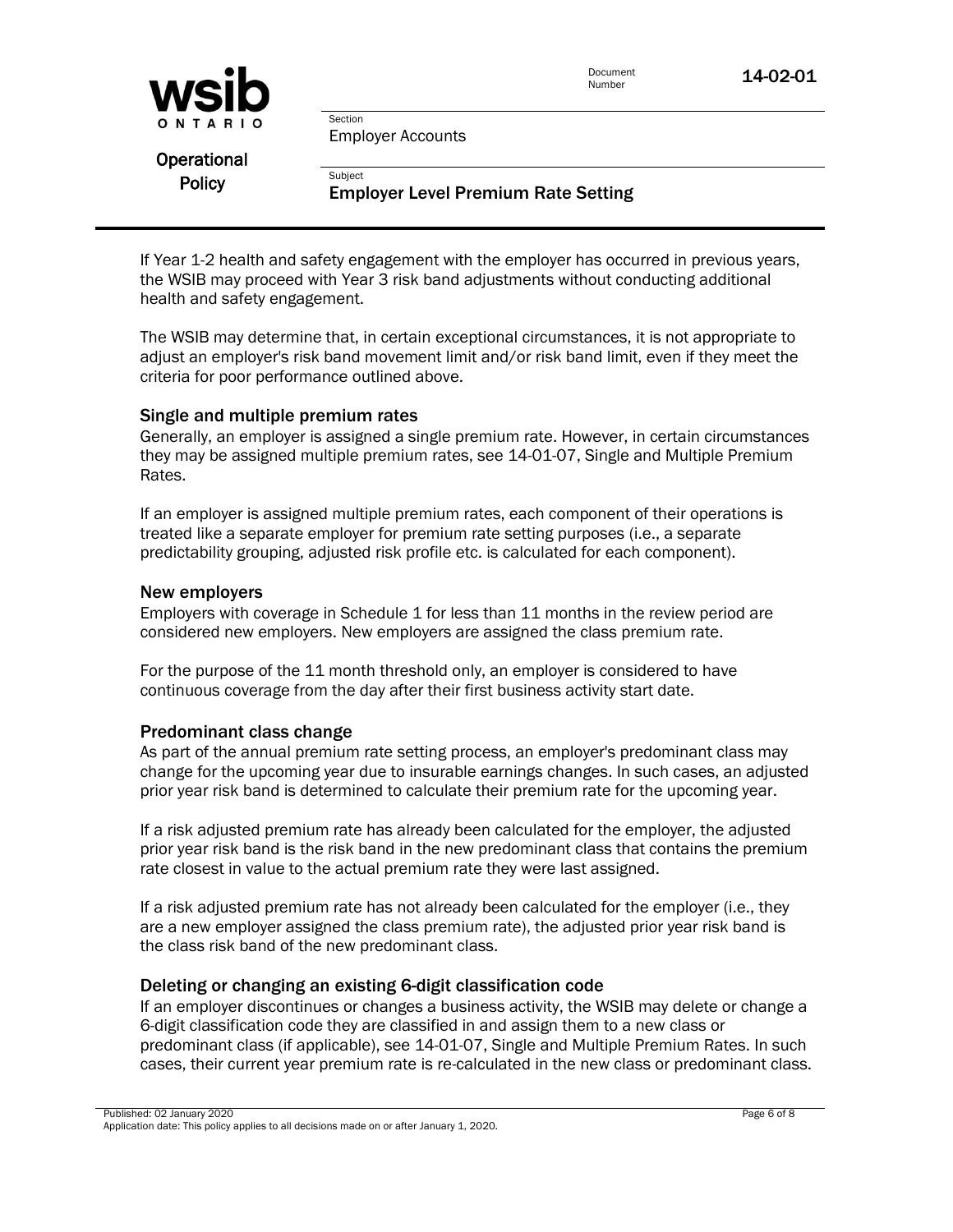

Employer Accounts

Section

Subject

**Operational Policy** 

## Employer Level Premium Rate Setting

To re-calculate the current year premium rate, the employer is treated as if their predominant class changed when their premium rate was originally calculated for the current year (see Predominant class change section above). They then move a maximum of three risk bands towards their projected risk band in the new class or predominant class.

The recalculated premium rate is assigned from the effective date of the discontinuance or change onwards.

#### Associated employers

The WSIB may determine that two or more employers are associated and their operations are treated as if they are carried out by a single employer for the purposes of classification and premium rate setting, see 14-01-06, Associated Employers.

#### Provisional insurable earnings

In certain circumstances, the WSIB may apply provisional insurable earnings to an employer (e.g., if they fail to report their actual insurable earnings). If provisional insurable earnings are applied to one or more reporting period(s) in one or more years in the review period, they may experience upward risk band movement. However, they may not experience downward risk band movement until they become compliant.

#### Legislated obligations

A charge to fund legislated obligations is removed from federally regulated employers.

If an employer is federally regulated, they must apply to the WSIB to have the charge removed.

#### Mine rescue funding

A charge to fund mine rescue is applied to all employers that engage in a business activity classified in specific 6-digit classification codes that fall under Class B, Mining, quarrying and oil and gas extraction.

#### Non-exempt partners and executive officers (EOs) in construction

Employers with a non-exempt partners or EOs in construction 6-digit classification code are assigned a separate premium rate for that component of their operations.

The premium rate is calculated for the upcoming year based on the collective experience of all non-exempt partners and EOs in construction. As a result, the same premium rate is assigned to all non-exempt partners and EOs in construction each year.

## Premium rate adjustments

Under certain circumstances, the WSIB may retroactively adjust an employer's premium rate for a given year(s), see 14-02-06, Employer Premium Adjustments.